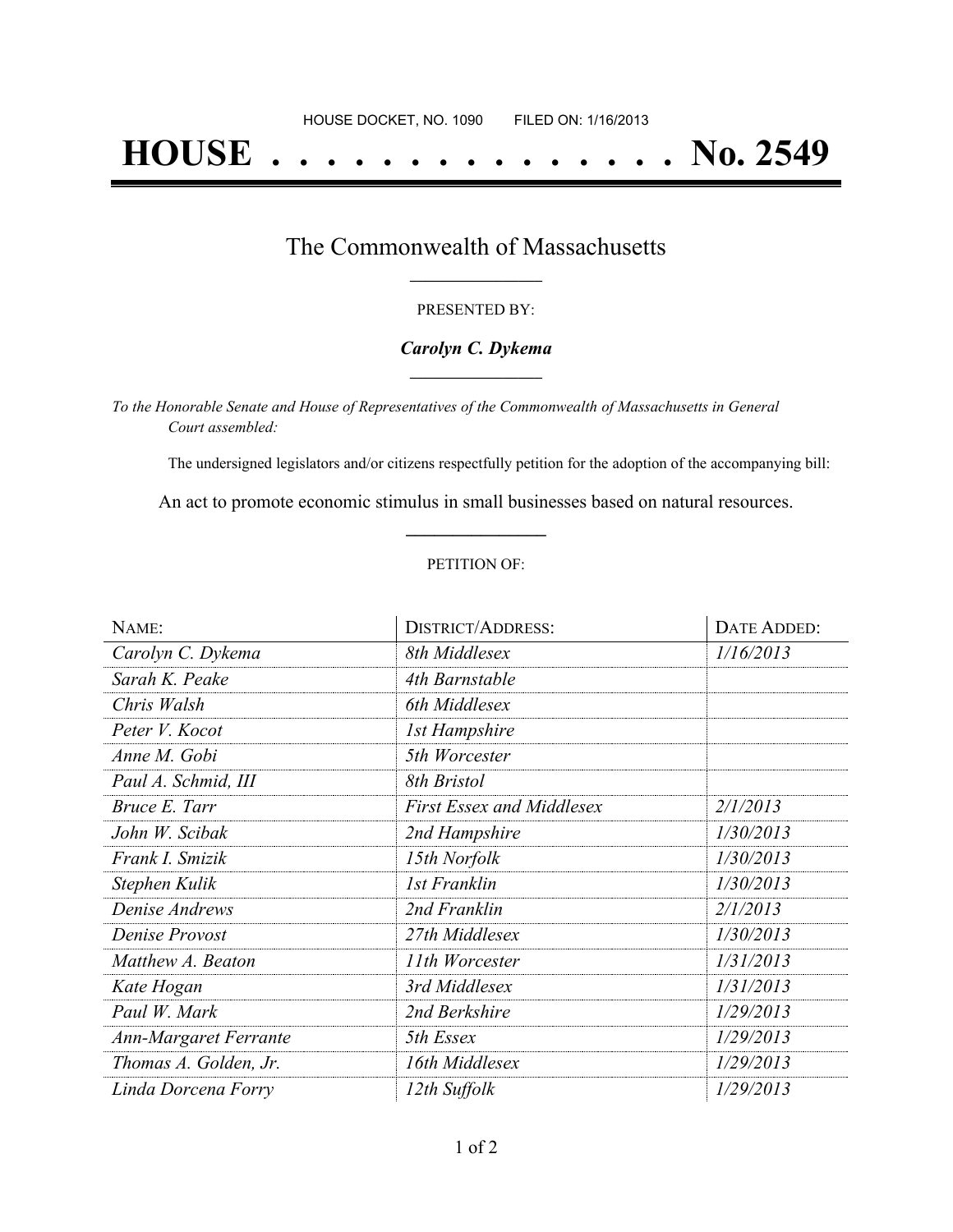| Kay Khan           | 11th Middlesex             |  |
|--------------------|----------------------------|--|
| Kenneth I. Gordon  | 21st Middlesex             |  |
| Patricia A. Haddad | 5th Bristol                |  |
| James E. Timilty   | <b>Bristol and Norfolk</b> |  |
| Rhonda Nyman       | 5th Plymouth               |  |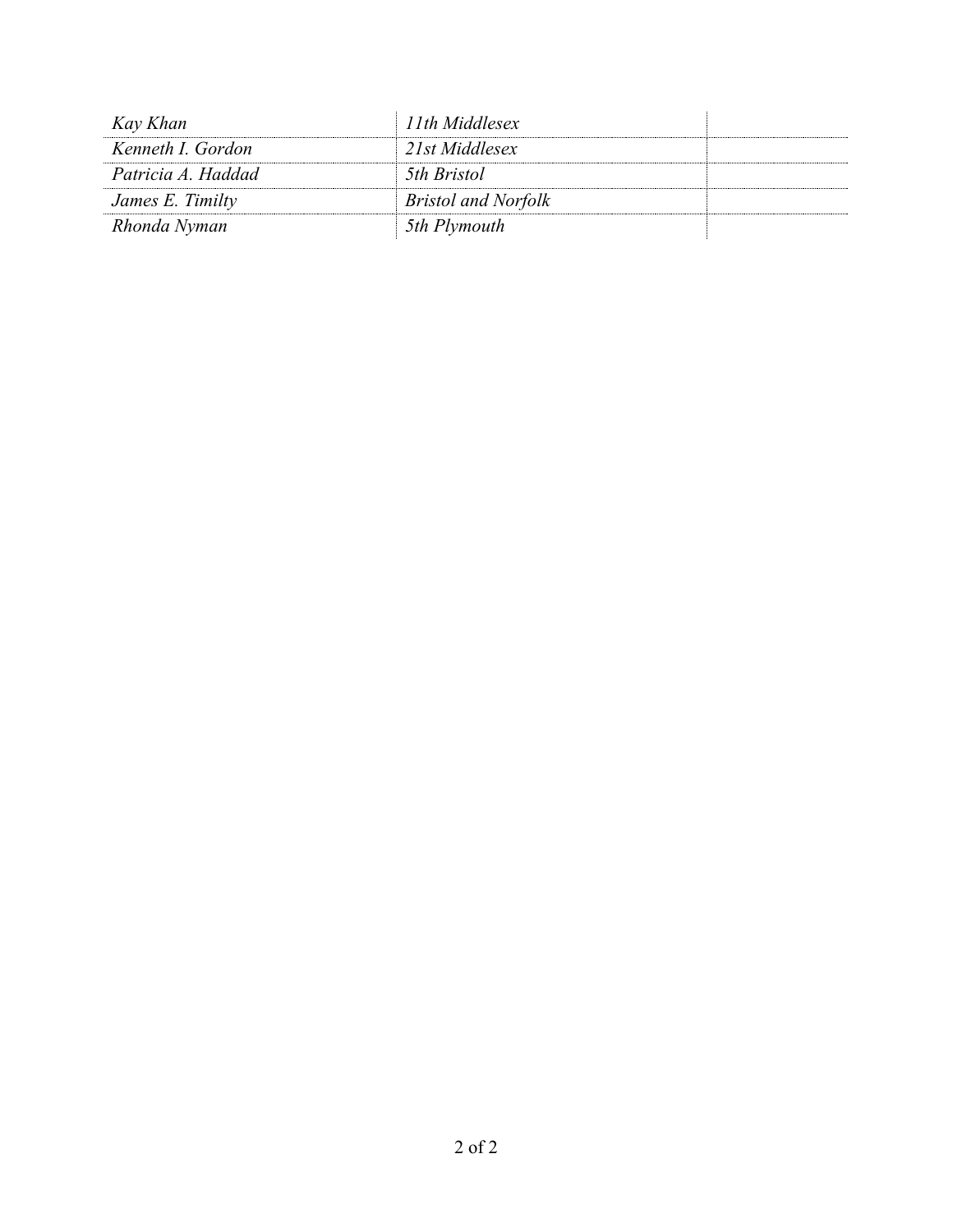## **HOUSE . . . . . . . . . . . . . . . No. 2549**

By Ms. Dykema of Holliston, a petition (accompanied by bill, House, No. 2549) of Carolyn C. Dykema and others relative to the taxation of persons primarily engaged in agriculture, farming or commercial fishing. Revenue.

## [SIMILAR MATTER FILED IN PREVIOUS SESSION SEE HOUSE, NO. *3554* OF 2011-2012.]

## The Commonwealth of Massachusetts

**\_\_\_\_\_\_\_\_\_\_\_\_\_\_\_ In the Year Two Thousand Thirteen \_\_\_\_\_\_\_\_\_\_\_\_\_\_\_**

An act to promote economic stimulus in small businesses based on natural resources.

Be it enacted by the Senate and House of Representatives in General Court assembled, and by the authority *of the same, as follows:*

### 1 SECTION 1. Section 6 of chapter 62 of the General Laws, as appearing in the 2010 2 Official Edition, is hereby amended by adding the following subsection:-

 (r) (1) A taxpayer primarily engaged in agriculture or farming, as defined in section 1A of chapter 128, on land zoned according to the first paragraph of section 3 of chapter 40A, or in commercial fishing, which shall include only those landing a minimum of 5,000 pounds of fish per year and possessing either a state or federal fishing permit, shall be allowed a credit as provided in this paragraph against the tax liability imposed by this chapter. The amount of the credit shall be 3 per cent of the cost or other basis for federal income tax purposes of qualifying property acquired, constructed, reconstructed, or erected during the taxable year, after deduction therefrom of any federally authorized tax credit taken with respect to that property. Qualifying property shall be tangible personal property and other tangible property, including buildings and structural components of buildings: (i) acquired by purchase, as defined under 26 U.S.C. section 179(d), as amended and in effect for the taxable year; (ii) used solely in agriculture, farming or fishing; (iii) not taxable under chapter 60A; (iv) used by the taxpayer in the commonwealth; (v) situated in the commonwealth on the last day of the taxable year; and (vi) depreciable under 26 U.S.C. section 167 and with a useful life of 4 years or more.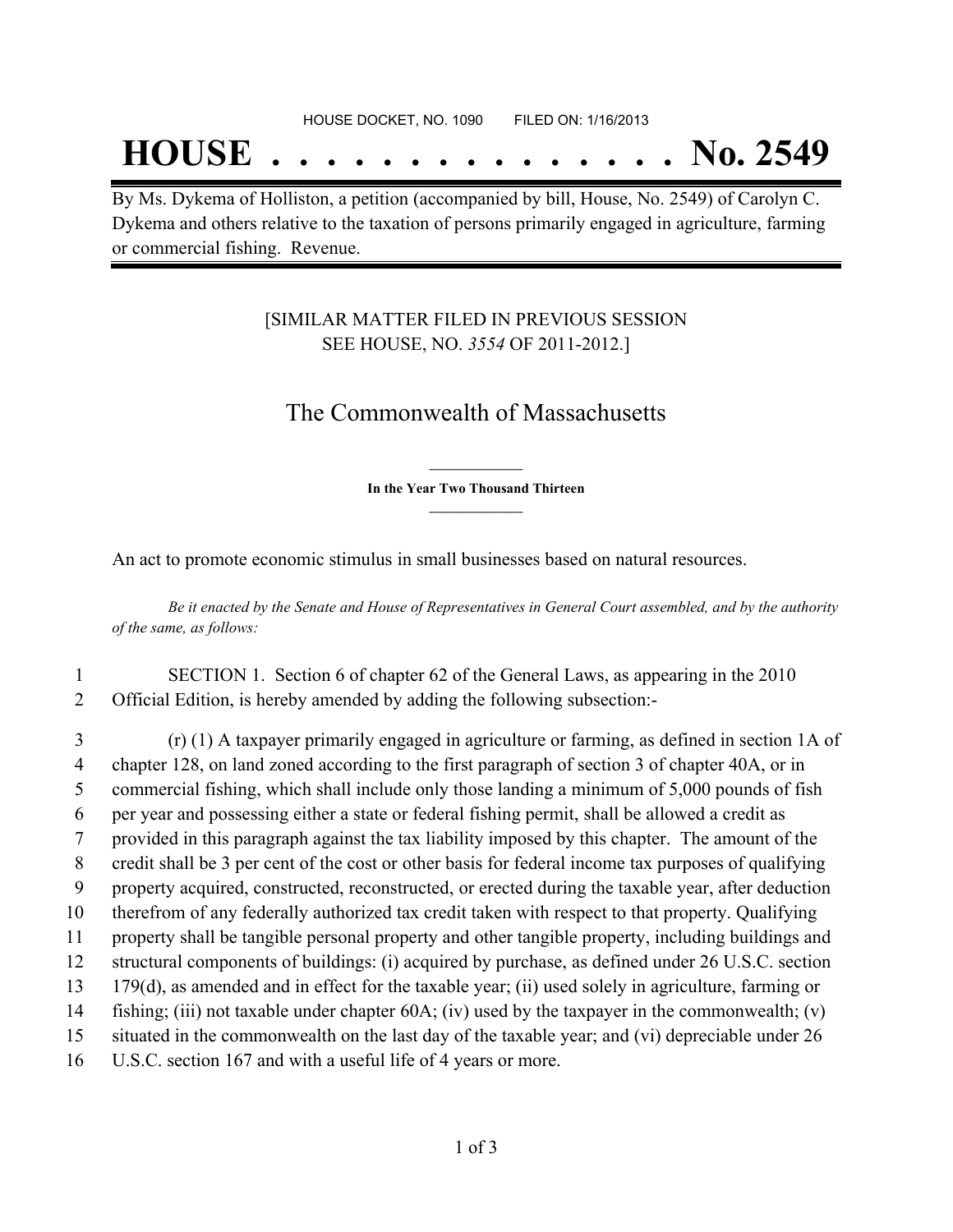(2) A taxpayer primarily engaged in agriculture or farming, as defined in section 1A of chapter 128, on land zoned according to the first paragraph of section 3 of chapter 40A, or in commercial fishing, which shall include only those landing a minimum of 5,000 pounds of fish per year and possessing either a state or federal fishing permit, shall be allowed a credit as provided in this paragraph against the tax liability imposed by this chapter. The amount of the credit shall be 3 per cent of the lessor's adjusted basis in qualifying property for federal income tax purposes at the beginning of the lease term, multiplied by a fraction, the numerator of which shall be the number of days of the taxable year during which the lessee leases the qualifying property and the denominator of which shall be the number of days in the useful life of the property. The useful life shall be the same as that used by the lessor for depreciation purposes when computing federal income tax liability. An operating lease shall be any contract or agreement to lease or rent or for a license to use qualifying property. Qualifying property shall be tangible personal property and other personal property, including buildings and structural components of buildings: (i) leased, and not a purchase as defined under 26 U.S.C. section 179(d), as amended and in effect for the taxable year, (ii) used solely in agriculture, farming or fishing, (iii) not taxable under chapter 60A, (iv) used by the lessee in the commonwealth, (v) situated in the commonwealth throughout the entire lease term, and (vi) depreciable by the lessor under 26 U.S.C. section 167 and with a useful life of 4 years or more. The credit shall not be available to a lessee if the lessor has previously received a credit with respect to the leased tangible personal property.

 (3) The commissioner shall by regulation require documentation of the lessor and lessee as to substantiate a credit claimed under paragraph (2).

 (4) A taxpayer shall not be allowed a credit under paragraphs (1) or (2) with respect to tangible personal property and other tangible property, including buildings and structural components of buildings, which it leases as a lessor. For the purposes of the preceding sentence, any contract or agreement to lease or rent or for a license to use such property shall be considered a lease. This paragraph shall not apply to equine-based businesses where care and boarding of horses is a function of the agricultural activity.

 (5) With respect to property which is disposed of or ceases to be in qualified use prior to the end of the taxable year in which the credit is to be taken, the amount of the credit shall be that portion of the credit provided for in paragraphs (1) or (2) which represents the ratio which the months of qualified use bear to the months of useful life. If property on which credit has been taken is disposed of or ceases to be in qualified use prior to the end of its useful life, the difference between the credit taken and the credit allowed for actual use must be added back as additional taxes due in the year of disposition; provided, however, if such property is disposed of or ceases to be in qualified use after it has been in qualified use for more than 12 consecutive years, it shall not be necessary to add back the credit, as provided in this subsection. The amount of credit allowed for actual use shall be determined by multiplying the original credit by the ratio which the months of qualified use bear to the months of useful life. For the purposes of this